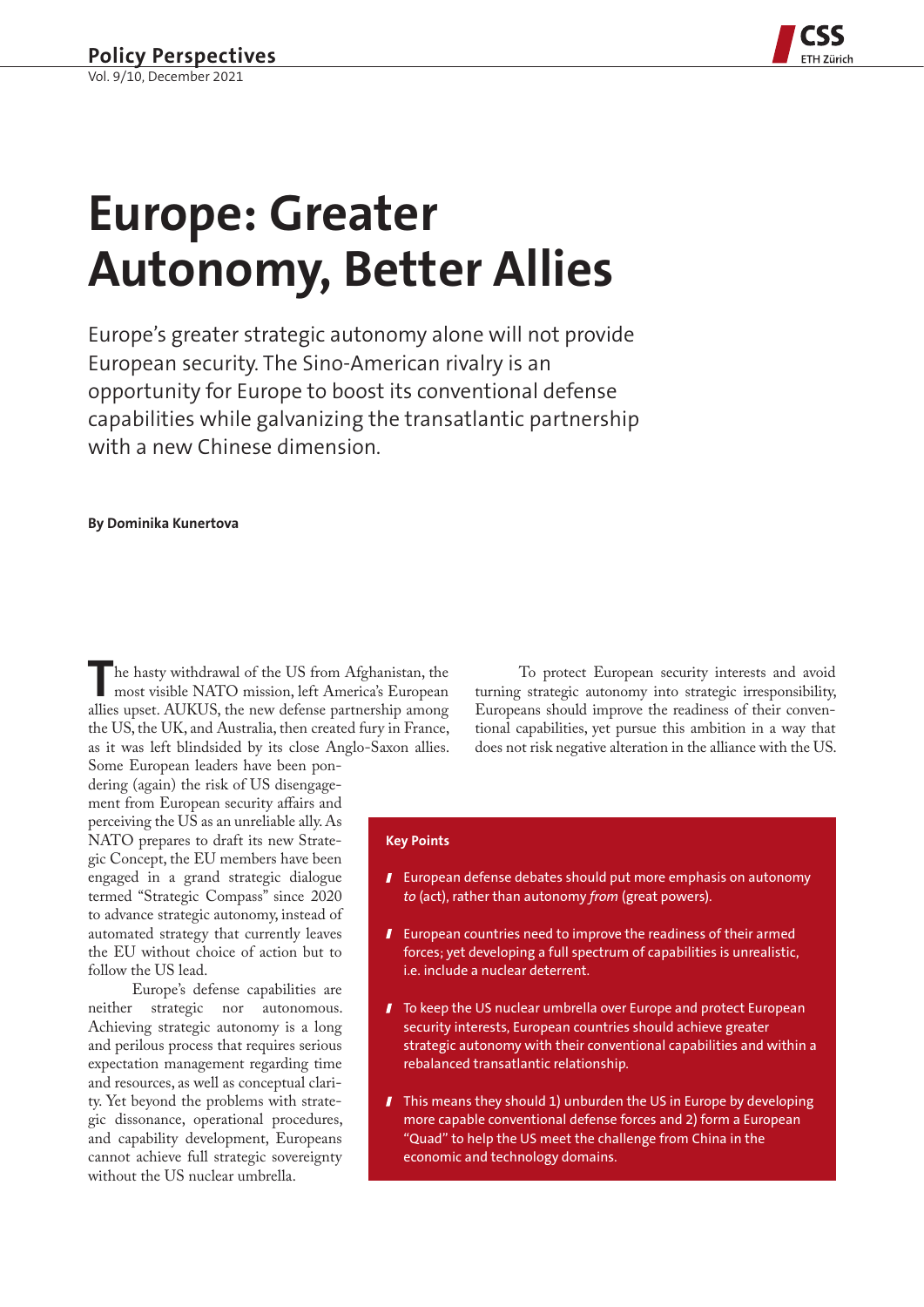Europeans therefore need to balance their ambition for strategic autonomy with their need for credible nuclear deterrence.

In the context of China's growing assertiveness, Europe should shoulder the burden for its own conventional defense so that the US can devote more energy to upholding the international order against its Chinese contestant. The US, in turn, should keep the nuclear umbrella over Europe, while its European allies strengthen the credibility of nuclear sharing. Improving European conventional defense capabilities need to be based on a pragmatic realization that European interests will not necessarily coincide with American ones, with Washington prioritizing security challenges in the Asia-Pacific. Having realized that China is not a benign trading partner, European countries need to double down on "China-proofing"

their technologies, economies, and societies. Europeans need to better coordinate with the US, since they alone cannot keep Chinese influence at bay. The unfolding Sino-American great-power competition is thus an opportunity for fulfilling Europe's ambitions for strategic autonomy.

#### **Strategic autonomy, or similar**

Strategic autonomy gained notoriety thanks to French President Emmanuel Macron, who would like to make Europe a more powerful international security actor. Yet in the discourse of European leaders and EU institutions, the strategic autonomy concept has been surrounded by a veil of vagueness as to its content and geostrategic context.

The understandings of the concept diverge in terms of level and scope. Most EU governments and high EU bureaucrats would like to broaden the scope and pursue strategic autonomy regarding Europe's economy; for instance, by internationalizing the use of the euro as a reserve currency and as import-export denomination, and by pursuing self-sufficiency on key products with fragile supply chains, such as microchips.

Within the scope of defense and security policy, the level of ambition depends on the degrees of autonomy. It can range from the ability to conduct missions and operations autonomously, to developing indigenous weapon systems, to reducing dependencies on great powers outside Europe. The EU Strategic Compass is the most recent iteration of efforts to give content to strategic autonomy with the aim of creating a common European strategic culture. This member states-led process will culminate with the adoption of this EU strategy document in March 2022 under the French EU presidency.

The existing split in the political framing between the two major European states, Germany and France, is the main problem. While the Strategic Update 2021 of the

German Chancellor Scholz and French President Macron attend a news conference at the

Elysee Palace, December 10, 2021. *Thibault Camus / Reuters*

French Defense and National Security Strategic Review portrays NATO as the bedrock of collective defense, the French are pushing for greater autonomy from the US (especially after how the US handled the conclusion of the AUKUS deal that resulted in Australia terminating the acquisition of French submarines). In contrast, the Germans have been more vocal about acknowledging the importance of NATO. The Balts and Central Europeans shrug at any discussions that would call into question the role of NATO and the US in the region: Others even have an optout from the EU security and defense. Small states also fear that the strategic industrial autonomy paraded by France and Germany would serve as a tool to justify the latter two's protectionism.

Most European leaders stand in the middle, believing that European strategic autonomy and transatlantic cooperation are not mutually exclusive goals. Few realize, however, what it would take to get to even a modest level of strategic autonomy.

#### **Strategic inefficiencies**

Strategy aligns means through ways with ends, and in this sense, European countries have a lot to sort out. Europe's three-fold problem – capability development, operational procedures, and strategic dissonance – offers clear evidence that security and defense are still intergovernmental policies coordinated among individual European countries. The European defense market is fragmented by national borders. Although in absolute terms European countries spend more than 370 billion USD on defense, this spending is inefficient due to national command bureaucracies and armaments standardization problems.

Developing an autonomous technological-industrial base is necessary but on its own cannot unlock the potential of military capabilities. In the recent debate on

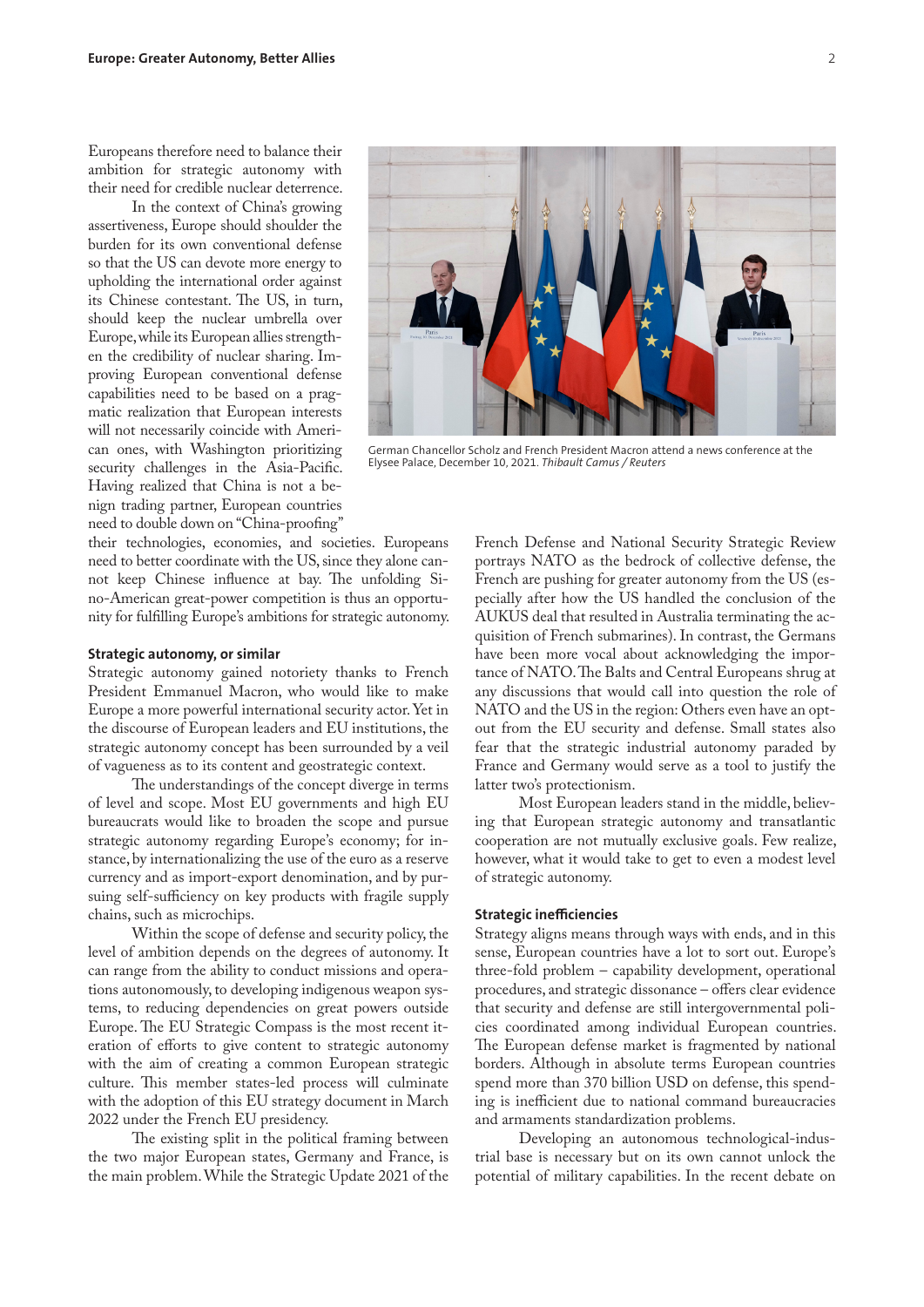what specifically is required of European countries to autonomously defend themselves against a potential Russian attack, military experts stress that the real problem is not defense spending (input quantity), but the readiness and sustainability of Europe's military forces (output quality).

Europe's military readiness shortfalls are compounded by the absence of a European integrated command and control structure, which curtails the ability to conduct operations independently. How effectively the EU can use NATO's command structure remains obscured due to the informal abstention requirement of NATO non-EU countries and EU non-NATO countries.

The institutionalized security and defense cooperation in Europe adds further complexity to strategic autonomy ambitions. The NATO-EU "turf war" is heavily politicized. Despite high-profile debates over the past 20 years, they have failed to implement an efficient and fair division of tasks. This would be an important step towards crystallizing the strategic ends of European strategic autonomy. Quite tellingly, minilateral military cooperation shows that neither of the two organizations seem to be the first choice of Europeans for some expeditionary operations, such as the French operation in Sahel (though it still depends on the US military for intelligence and logistics) and the French European Intervention Initiative.

A sober evaluation suggests the EU is a security, rather than defense, actor whose military initiatives serve as a means of European diplomacy. The EU is a standard-setter whose geopolitical ambitions should be concentrated on combating climate change, not Russian tanks or hypersonic missiles. While NATO has the unified command structure

and long experience of military-to-military cooperation in a multinational, standardized, and interoperable way, with the US as a member, the EU has the resources to monitor countries' budgets and fund the development of European capabilities. While the EU has tools to promote industrial autonomy, NATO has tools for operational autonomy.

#### **The US as a European Power**

In the strategic autonomy debate, the US is either the question or the answer. Yet when it comes to nuclear deterrence, Europe's relationship with the US is not optional for the time being. This is because the European ambition is short of this ultimate nuclear capability. In a world in which Europe continues to face a threat from a nuclear-armed Russia, full strategic autonomy is impossible without a European(ized) nuclear deterrent. While NATO would have an advantage in conventional forces, the superiority in non-strategic nuclear forces on land, sea, and in the air allows Russia to threaten the early use of its nuclear forces to end a conflict with NATO on its terms. To counter such a scenario, the US' nuclear forces are indispensable.

This level of strategic autonomy remains an illusion as British and French nuclear forces alone would not suffice to successfully deter Russia and neither NATO nor the EU could provide the necessary political and military framework for accommodating a purely European nuclear deterrence capability. Although most European countries are happy to seek defense industrial and operational autonomy, they largely accept the US' traditional role in providing nuclear deterrence in Europe (except for the signatories of the Treaty on the Prohibition of Nuclear Weapons, *[CSS Analysis](https://css.ethz.ch/content/dam/ethz/special-interest/gess/cis/center-for-securities-studies/pdfs/CSSAnalyse286-EN.pdf)* 286).

## **Enter China**

The new transatlantic bargain should see the US getting more European help to address China's assertive rise while reaffirming its continued commitment to European security in the form of a nuclear deterrent. The risk of the US disengaging from European affairs is compounded by the tangible Chinese threat to European security taking shape in technology and economic domains.

European strategic autonomy therefore depends on two conditions: 1) improving conventional defense and deterrence capabilities to take greater ownership of European security, in no small part based on a pragmatic recognition that the US is prioritizing the Asia-Pacific; 2) aligning with the US to rebuff China's economic expansionism, international standards setting, and race for technological supremacy.

## **Further Reading**

Hugo Meijer / Stephen G. Brooks, **["Illusions of Autonomy: Why Europe](https://direct.mit.edu/isec/article/45/4/7/100571/Illusions-of-Autonomy-Why-Europe-Cannot-Provide)  [Cannot Provide for Its Security If the United States Pulls Back,"](https://direct.mit.edu/isec/article/45/4/7/100571/Illusions-of-Autonomy-Why-Europe-Cannot-Provide)** *International Security* 45:4 (2021): 7–43.

Examines why Europeans are unable to pool and effectively employ military power.

Barry R. Posen, **["Europe Can Defend Itself,"](https://www.tandfonline.com/doi/full/10.1080/00396338.2020.1851080)** *Survival* 62:6 (2020), 7–34. Argues that European defense autonomy is not an unaffordable goal.

Lucia Retter et al., **["European Strategic Autonomy in Defence,"](https://www.rand.org/content/dam/rand/pubs/research_reports/RRA1300/RRA1319-1/RAND_RRA1319-1.pdf)** *RAND Europe* 2021.

Outlines three different possible futures of European strategic autonomy in defence.

Luis Simón / Linde Desmaele / Jordan Becker, **["Europe as a Secondary](https://www.jstor.org/stable/26984769?seq=1#metadata_info_tab_contents)  [Theater? Competition with China and the Future of America's European](https://www.jstor.org/stable/26984769?seq=1#metadata_info_tab_contents)  [Strategy,"](https://www.jstor.org/stable/26984769?seq=1#metadata_info_tab_contents)** *Strategic Studies Quarterly* 15:1 (2021), 90–115. Portrays trade-offs in US grand strategy on Europe versus Asia hierarchy.